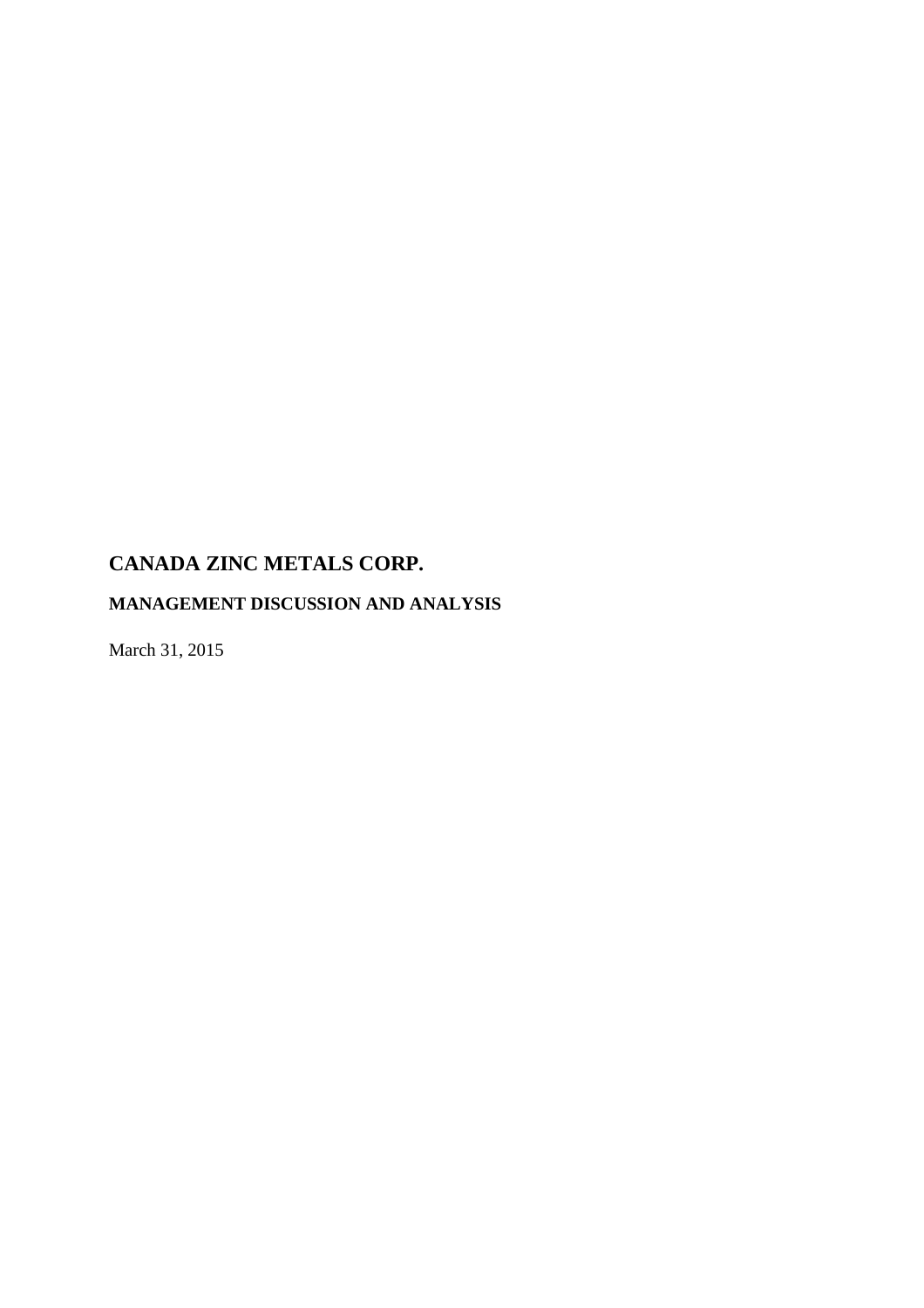Management Discussion and Analysis, page 1 March 31, 2015

### **1.1 Date**

This Management Discussion and Analysis ("MD&A") of Canada Zinc Metals Corp. ("Canada Zinc Metals" or the "Company") has been prepared by management as of May 27, 2015 and should be read in conjunction with the condensed consolidated interim financial statements and related notes thereto of the Company for the nine months ended March 31, 2015 and 2014, and the consolidated audited financial statements and related notes thereto of the Company for the years ended June 30, 2014 and 2013, which were prepared in accordance with International Financial Reporting Standards ("IFRS") as issued by the International Accounting Standards Board ("IASB") and International Financial Reporting Interpretations Committee ("IFRIC").

The Company is presently a "Venture Issuer", as defined in NI 51-102.

This MD&A may contain "forward-looking statements" which reflect the Company's current expectations regarding the future results of operations, performance and achievements of the issuer, including potential business or mineral property acquisitions and negotiation and closing of future financings. The issuer has tried, wherever possible, to identify these forward-looking statements by, among other things, using words such as "anticipate," "believe," "estimate," "expect" and similar expressions.

These forward-looking statements include statements regarding the success of exploration activities, permitting time lines, the requirements of future capital, drill results and the estimation of mineral resources and reserves. These statements involve known and unknown risks, uncertainties and other factors including but not limited to changes in commodity prices and, particularly, zinc prices, access to skilled personnel, results of exploration and development activities, uninsured risks, regulatory changes, defects in title, availability of materials and equipment, timeliness of government approvals, actual performance of facilities, equipment and processes relative to specifications and expectations and unanticipated environmental impacts on operations that may cause actual results or events to differ materially from those anticipated in such forward-looking statements. The Company believes that the expectations reflected in those forward-looking statements are reasonable, but no assurance can be given that these expectations will prove to be correct and such forward-looking statements contained into this report should not be unduly relied upon. The statements reflect the current beliefs of the management of the Company, and are based on currently available information. Actual results and developments are likely to differ, and may differ materially, from those expressed or implied by the forward-looking statements contained in this report. Readers should not place undue reliance on forwardlooking statements as the plans, intentions or expectations upon which they are based might not occur.

### **1.2 Overall Performance**

The Company was incorporated under the laws of the Province of British Columbia on February 10, 1988. The Company operates in one business segment, that being the exploration and development of mineral properties in Canada. As at the date hereof, the Company has mining interests in properties located in British Columbia.

Significant events and operating highlights for the nine months ended March 31, 2015 and up to the date of these MD&A :

- During the 2014 exploration season, the Company completed eight HQ diamond drill holes on the Cardiac Creek deposit, totaling 2,855 metres. The drilling focused on targets along the up-dip, northwest and southeast areas of the deposit with the objective of expanding the boundary of the internal high grade core as well as expanding the overall perimeter of the deposit. A total of 715 sawn core samples, including industry standard  $\hat{O}A/OC$  samples were taken and sent for lab analysis. Detailed analysis is included in "2014 Diamond Drilling Program" section below.
- In September 2014, the Company completed a flow-through private placement of 1,955,090 common shares at a price of \$0.55 per share for gross proceeds of \$1,075,300.
- In October 2014, the Company completed a private placement of 988,220 flow-through shares at a price of \$0.55 per flow-through share for gross proceeds of \$543,521, and non-flow through private placement of 580,750 units at a price of \$0.50 per unit for gross proceeds of \$290,375.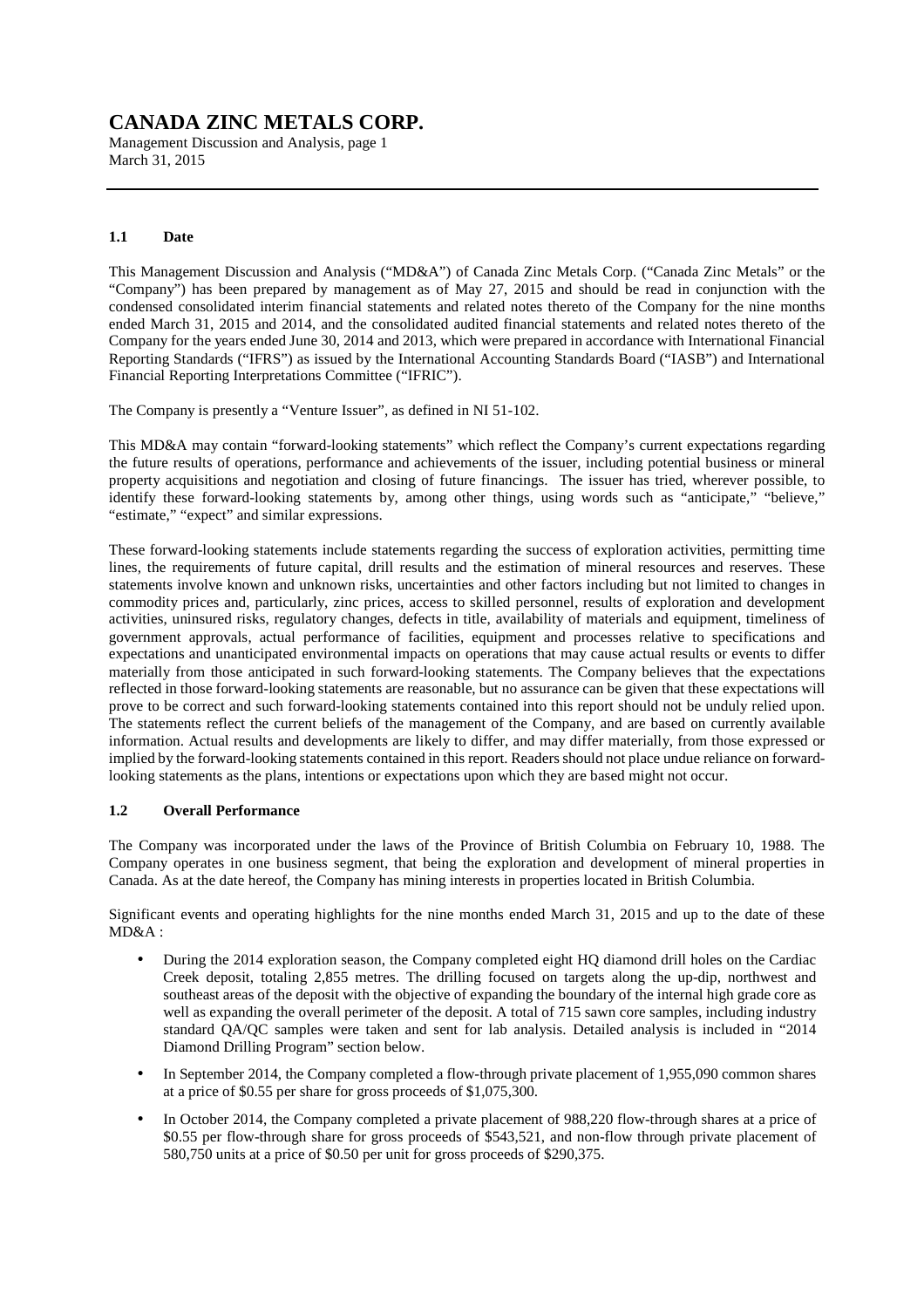Management Discussion and Analysis, page 2 March 31, 2015

- In November 2014, the Company commenced a large-scale airborne gravity gradiometry geophysical survey over two large property blocks, one covering the Akie property and one covering the Mt. Alcock and Yuen North properties. The helicopter-borne FALCON<sup>TM</sup> gravity survey was completed by CGG of Mississauga, Ontario. Preliminary geophysical data from the survey was received and is presently being processed and analyzed by geophysical consultants. The gravity survey will provide key insights into the characteristics of the Gunsteel Formation, especially in areas of known exposed barite mineralization, such as at Mt. Alcock and at the Sitka showing on the Akie property. Further details are included in 'Airborne Geophysical Surveys" section below.
- Teck Resources Limited ("Teck") completed a similar airborne gravity gradiometry survey over the Company's 100% owned Pie, Cirque East and Yuen contiguous block of properties pursuant to the option agreement (the "Option Agreement') dated September 6, 2013.
- Teck provided the Company with a copy of a report on the 2014 Field Program for the Pie, Cirque East and Yuen Properties summarizing exploration work conducted by Teck in Year One of the Option Agreement. The 2014 program was completed between July and August 2014 and included geological mapping, rock sampling and re-logging and analysis of 3,350 meters of historical Pie drill core representing 8 drill holes drilled on South Pie in the mid-1990's. Results are discussed in more detail in the "Agreement with Teck and Korea Zinc" section below.

### **AKIE PROPERTY, KECHIKA TROUGH DISTRICT, BC (zinc, lead, silver)**

The Company holds a 100% interest in the Akie Property, which is located approximately 260 kilometers northnorthwest of the town of Mackenzie in northeastern British Columbia.

The Akie zinc-lead-silver property is situated within the Kechika Trough, the southernmost extension of the regionally extensive Paleozoic Selwyn Basin, one of the most prolific sedimentary basins in the world for the occurrence of sedimentary exhalative (SEDEX ) zinc-lead-silver deposits and stratiform barite deposits.

Drilling on the Akie property by Inmet Mining Corporation from 1994 to 1996 and by Canada Zinc Metals since 2005 has identified a significant deposit of SEDEX-style zinc-lead-silver mineralization named the Cardiac Creek deposit. The deposit is hosted by variably siliceous, fine grained clastic rocks of the middle to late Devonian Gunsteel Formation, the same host formation for other known deposits in the district, including Teck Resources/Korea Zinc's jointly-owned Cirque deposit, located about 20 kilometres to the northwest.

In the spring of 2012, the Company re-engaged Rob Sim, P. Geo., to evaluate, calculate and produce an updated 43- 101 compliant resource for the Cardiac Creek deposit. Robert Sim is an independent consultant and served as the Qualified Person responsible for the preparation of the 2012 NI 43-101 Technical Report on the Akie Project and is responsible for the 2008 and 2012 mineral resource estimates for the Cardiac Creek deposit.

The technical report, entitled "NI 43-101 Technical Report Akie Zinc-Lead-Silver Project, British Columbia, Canada" and dated March 14, 2012, can be found on SEDAR (www.sedar.com). The report updated the work done by the Company since May of 2008, the date of the previous 43-101 compliant resource calculation. The new resource builds on surface diamond drilling completed by the Company during the period of mid-2008 to the end of 2011 and establishes the Cardiac Creek deposit as one of the premier undeveloped zinc-rich base metal projects in the world.

The Company has outlined a NI 43-101 compliant mineral resource including an indicated resource of 12.7 million tonnes grading 8.4% zinc, 1.7% lead and 13.7 g/t silver (at a 5% zinc cut-off grade) and an inferred resource of 16.3 million tonnes grading 7.4% zinc, 1.3% lead and 11.6 g/t silver (at a 5% zinc cut-off grade). Using this estimate, the deposit contains 2.4 billion pounds of zinc, 472 million pounds of lead and 5.6 million ounces of silver in the indicated category, and 2.6 billion pounds of zinc, 482 million pounds of lead and 6.1 million ounces of silver in the inferred category (at 5% zinc cut-off).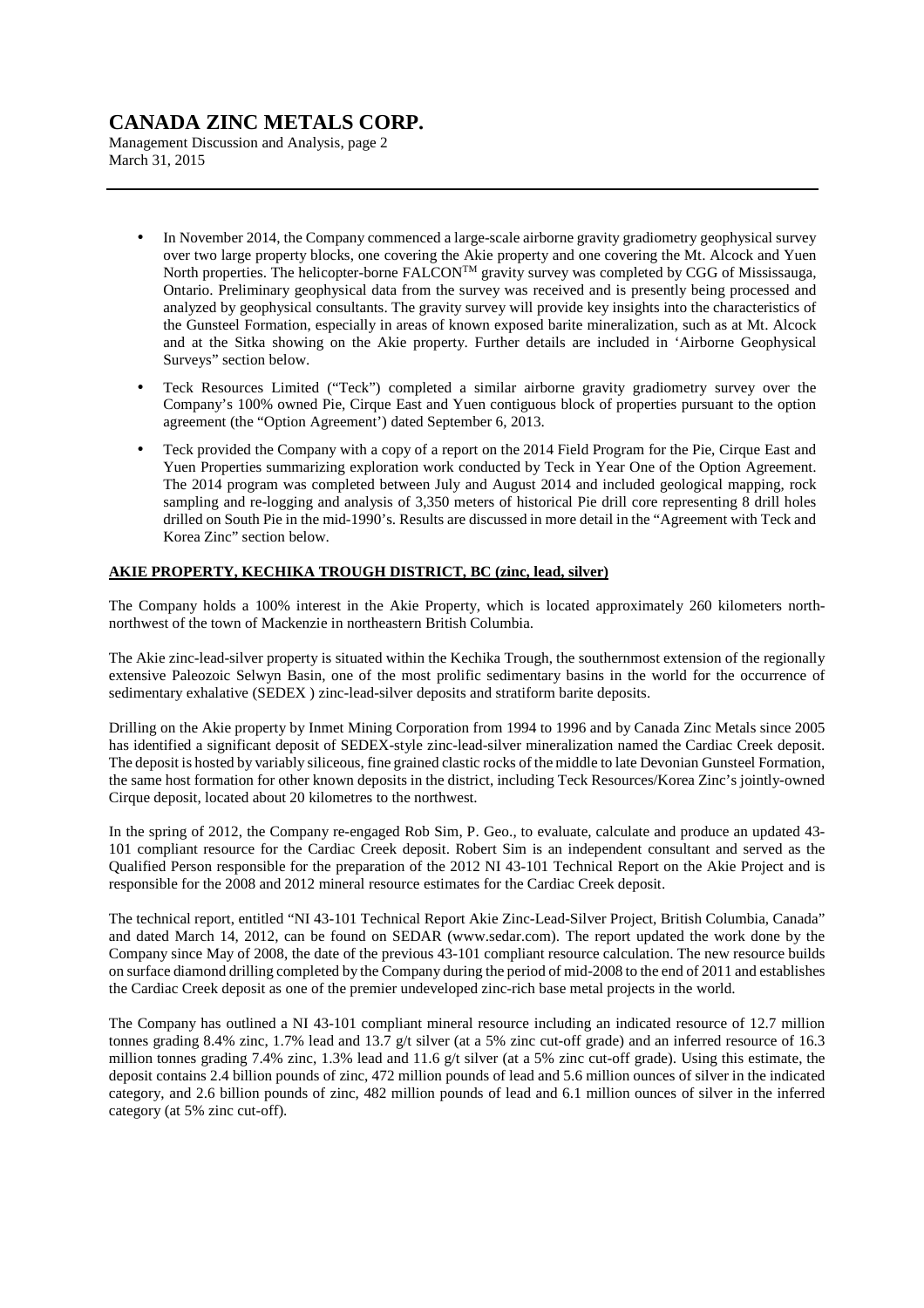Management Discussion and Analysis, page 3 March 31, 2015

| <b>Cut-off Grade</b><br>$(Zn\% )$ | ktonnes | $\text{Zn}(\%)$ | Pb $(\%)$ | Ag (gpt)    | Combined Zn +<br>Pb $(%$ |
|-----------------------------------|---------|-----------------|-----------|-------------|--------------------------|
| <b>Indicated</b>                  |         |                 |           |             |                          |
| 2                                 | 20,088  | 6.59            | 1.31      | 11.2        | 7.90                     |
| 3                                 | 17,683  | 7.15            | 1.43      | 12.0        | 8.58                     |
| 4                                 | 15,195  | 7.75            | 1.56      | 12.8        | 9.31                     |
| 5                                 | 12,731  | 8.38            | 1.68      | 13.7        | 10.06                    |
| 6                                 | 10,342  | 9.05            | 1.81      | 14.6        | 10.86                    |
| 7                                 | 7,798   | 9.89            | 1.98      | 15.6        | 11.87                    |
| <b>Inferred</b>                   |         |                 |           |             |                          |
| $\overline{c}$                    | 48,102  | 4.62            | 0.83      | 8.1         | 5.63                     |
| 3                                 | 33,016  | 5.61            | 1.02      | 9.4         | 6.63                     |
| 4                                 | 23,278  | 6.50            | 1.19      | 10.5        | 7.69                     |
| 5                                 | 16,287  | 7.38            | 1.34      | <b>11.6</b> | 8.72                     |
| 6                                 | 11,026  | 8.28            | 1.50      | 12.5        | 9.78                     |
| $\tau$                            | 7,092   | 9.29            | 1.67      | 13.7        | 10.96                    |

#### **Cardiac Creek Deposit: Mineral Resource Summary**

(1) "Base case" cut-off grade of 5% Zn highlighted in table

(2) Mineral resources are not mineral reserves as the economic viability has not been demonstrated.

The deposit remains open at depth and along strike. Further delineation and exploration drilling is being considered using both surface drilling and planned underground drilling stations located in the footwall of the deposit from the 950 metre elevation mark. All permitting and engineering designs are complete and in-hand in order to commence the underground drill program.

### **2015 Diamond Drilling Program**

The Company's 2015 exploration program will focus on advancement of the Cardiac Creek stratiform Zn-Pb-Ag deposit. An aggressive 5,000 metre diamond drill program is planned for 2015, with the primary goal of expanding the down-dip extents of the high-grade core to the Cardiac Creek deposit. Drilling will target a large, open, down-dip zone proximal to high-grade holes such as A-05-30, A-05-32, A-07-43, A-07-50, and A-07-53. Additional follow-up targets will be considered based on the evaluation of the drill results.

The recently acquired airborne gravity data (see Airborne Geophysical Surveys below), in conjunction with airborne VTEM data and a revised regional geological base map will be used to prioritize other property-scale targets such as the North Lead Zone, the South Zinc Anomaly and the Sitka Showing.

At this time, it is expected that the geological staff and drill crew will mobilize in early June with drilling to begin shortly thereafter. The program is expected to continue through to September.

### **2014 Diamond Drilling Program**

The Company completed 8 HQ diamond drill holes on the Cardiac Creek deposit, totaling 2,855 metres. The drilling focused on targets along the up-dip, northwest and southeast areas of the deposit with the objective of expanding the boundary of the internal high grade core as well as expanding the overall perimeter of the deposit. A total of 715 sawn core samples, including industry standard QA/QC samples, were taken and submitted to Acme Labs in Vancouver BC, an ISO 9001 and 17025 certified assay and geochemical analytical lab. No systematic issues were identified during the QA/QC process. As part of its QA/QC program, the Company sent approximately 10% of the processed samples to an independent laboratory (ALS Minerals in Vancouver) for routine confirmatory purposes. The results from ALS Minerals indicate consistent results between the two labs with no significant variation from the Acme results.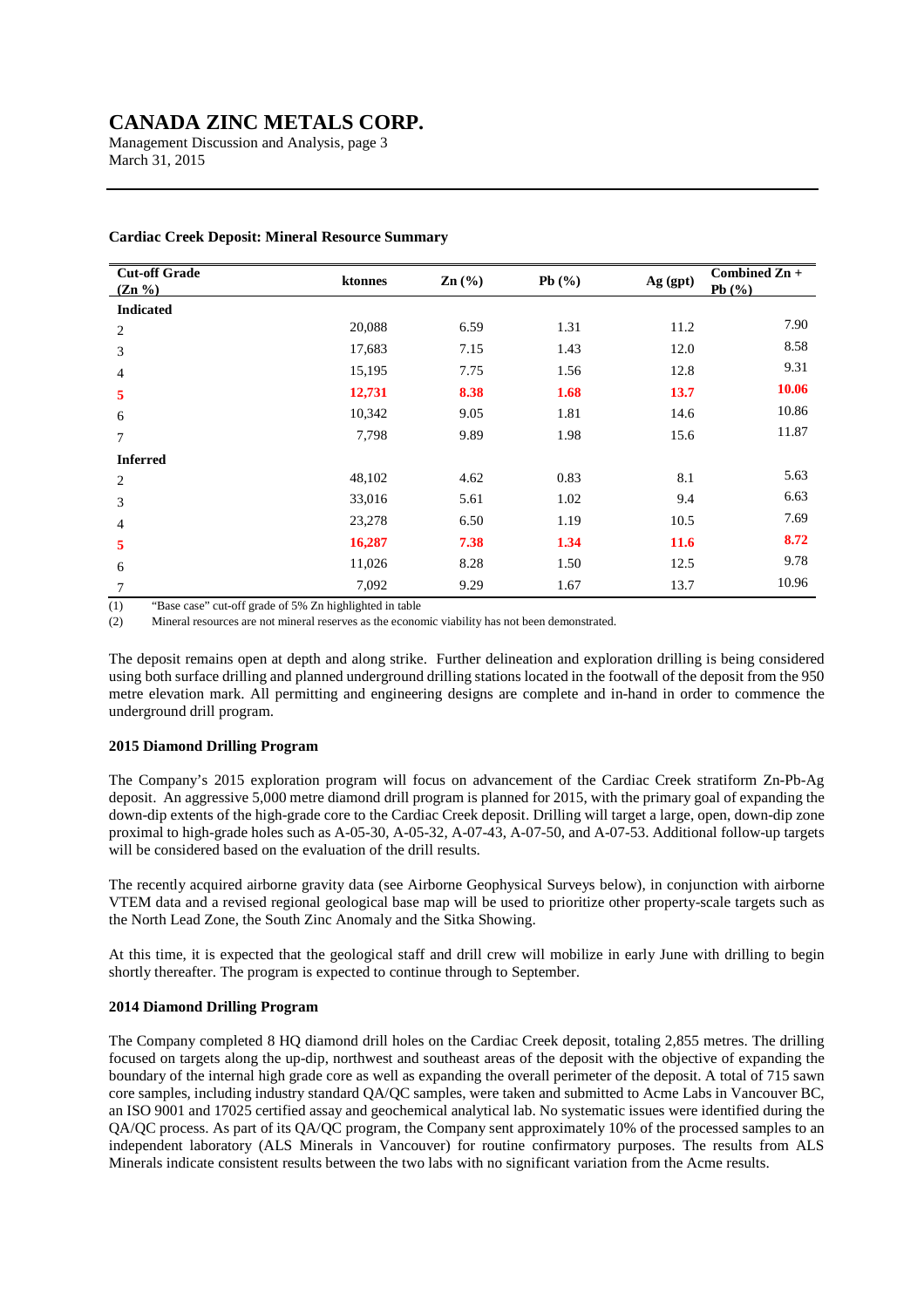Management Discussion and Analysis, page 4 March 31, 2015

| Hole-ID   | From $(m)$ | To(m)  | True Width $(m)^*$ | $\mathbf{Zn}$ (%) | Pb $(\%)$  | $Ag (g/t)^{+}$ | $\mathbf{Zn} + \mathbf{Pb}$ (%) |
|-----------|------------|--------|--------------------|-------------------|------------|----------------|---------------------------------|
| A-14-111  | 305.44     | 351.41 | 34.75              | 4.80              | 0.78       | 9.80           | 5.58                            |
| including | 317.00     | 340.16 | 17.51              | 7.39              | 1.15       | 10.91          | 8.54                            |
| including | 317.85     | 330.34 | 9.44               | 8.93              | 1.25       | 10.54          | 10.18                           |
| including | 319.90     | 329.07 | 6.93               | 9.11              | 1.23       | 10.93          | 10.34                           |
| A-14-112  | 337.15     | 356.30 | 13.70              | 4.57              | 0.70       | 6.87           | 5.27                            |
| including | 343.00     | 356.30 | 9.52               | 5.71              | 0.88       | 7.86           | 6.59                            |
| including | 345.30     | 356.30 | 7.87               | 5.97              | 0.94       | 8.02           | 6.91                            |
| including | 349.00     | 356.30 | 5.23               | 6.28              | 0.89       | 8.23           | 7.17                            |
| Hole-ID   | From $(m)$ | To(m)  | True Width $(m)^*$ | $\text{Zn}(\%)$   | Pb $(\% )$ | Ag (g/t)       | $\mathbf{Zn} + \mathbf{Pb}$ (%) |
|           |            |        |                    |                   |            |                |                                 |
| A-14-115  | 173.69     | 203.56 | 20.87              | 5.09              | 0.92       | 7.31           | 6.02                            |
| including | 176.70     | 184.90 | 5.72               | 6.04              | 1.26       | 8.18           | 7.30                            |
| including | 191.54     | 203.56 | 8.42               | 7.43              | 1.19       | 10.72          | 8.62                            |
| including | 196.45     | 201.05 | 3.22               | 10.16             | 1.69       | 13.97          | 11.85                           |
| A-14-117  | 346.00     | 367.80 | 15.38              | 3.35              | 0.58       | 5.33           | 3.93                            |
| including | 355.00     | 367.80 | 9.03               | 3.92              | 0.71       | 6.15           | 4.63                            |
| including | 361.38     | 369.49 | 5.72               | 5.45              | 0.94       | 8.49           | 6.39                            |
| including | 362.25     | 367.80 | 3.92               | 6.21              | 1.11       | 9.49           | 7.32                            |

Highlights from the 2014 drilling program are tabulated below.

 $(*)$  True widths are calculated on the basis that the deposit has an overall average dip of 70 $\degree$  to the southwest from the horizontal

(ŷ) Values below the detection limit have been given a value of half the detection limit for the purposes of weighted averages

The 2014 drilling program has provided valuable information across several select areas of the deposit including the high grade core, and the up-dip, northwest and southeast edges of the deposit. The extensive width of mineralisation intersected in drill holes A-14-116 and A-14-117 speaks to the consistency of the deposit along its southeastern edge while the results from hole 120 have pushed the known limits of the deposit to over 1,400 metres in strike length.

### *Akie Underground Development*

In August 2011, the Company received an underground drill permit from the BC government for the Akie project which will facilitate advanced exploration of the Cardiac Creek deposit. Underground drilling is essentially unaffected by weather and will allow year-round operation. Planned development will initially be confined in the footwall of the deposit. Additional development would allow for a bulk ore sample to be taken providing data for pilot plant test work and marketability studies.

The underground drill permit is valid for a period of three years and is the main provincial permit required to build the surface and underground infrastructure required for a comprehensive diamond drill definition program on the Cardiac Creek deposit. The permit was originally issued with a duration date to December 2014 but by application in 2013 the Company has extended the duration date to December 2017.

The planned program is comprised of a first phase of 1,600 metres of underground development followed by 16,000 metres of underground diamond drilling, designed to upgrade the current 43-101 compliant resource to the measured and indicated category. Drill core from underground will be used in a systematic metallurgical sampling program intended to ensure metallurgical sampling across the full spectrum of the deposit. Underground development will also provide important engineering and geotechnical data for a second phase of exploration drilling and bulk sampling, and for future mine design.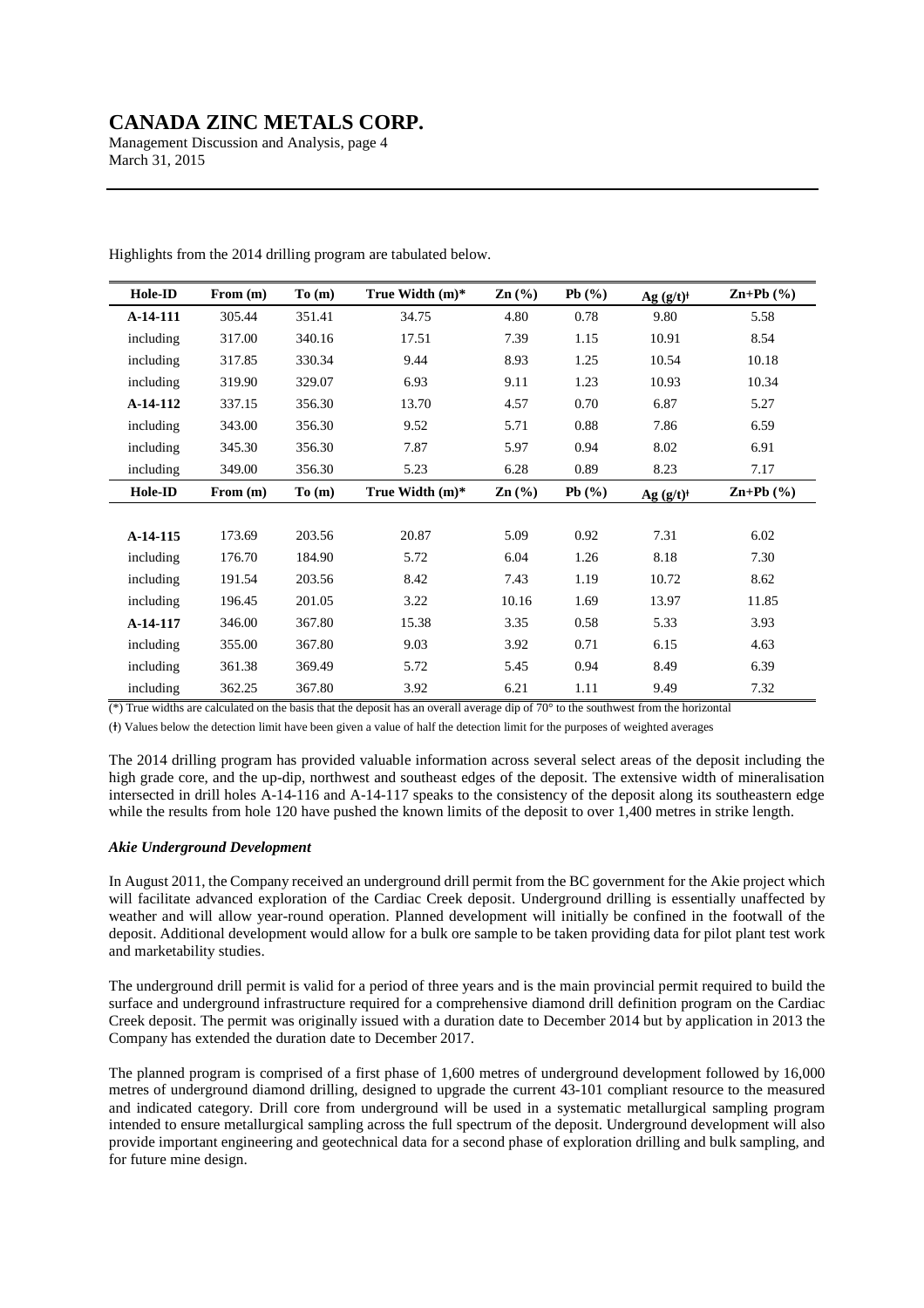Management Discussion and Analysis, page 5 March 31, 2015

The 2011 surface construction program included stripping of the planned underground portal site, preparation of the portal pad, construction of the waste rock dump site, and upgrade of the existing lower access road. The Company anticipates resuming surface work construction with an aim to collaring the underground portal. The Company continues to examine tender bids and costs associated with the planned underground exploration program. Engineering and environmental studies will continue as required to maintain permits in good standing.

### **KECHIKA REGIONAL PROJECT**

In addition to the Akie property, the Company has 100% ownership of a large contiguous group of mineral claims that aggregate to a total of 10 properties that cover 68,000 hectares. The mineral claims stretch a distance of 140 kilometres from the Pie property on the north boundary of the Akie property to the Thro property, near the northern reaches of the Gataga River. The properties cover the extent of the prospective Gunsteel Formation shale which is the known host of SEDEX mineralization in the Kechika Trough.

The southernmost project boundary is located approximately 260 kilometers north-northwest of the town of Mackenzie. The Kechika project includes several properties with significant historical drill intercepts, including the Mt. Alcock property which has yielded a drill intercept of 8.8 metres grading 9.3% Zn+Pb, numerous zinc-lead-barite occurrences, and several regional base metal anomalies. Historical drilling on the Bear-Spa property returned several drill intercepts of  $>10$  metres grading 2.53 to 2.96% combined Zn+Pb and up to 20.6 g/t Ag. There has been no modern follow-up exploration on many of these properties.

On May 15th, 2012 the Company announced it had received a NI 43-101 compliant Technical Report entitled "NI 43- 101 Technical Report on the Pie Property", dated May 4, 2012 and authored by Tanya Strate, P.Geol., an independent qualified person for the purposes of NI 43-101. The Technical Report highlights the SEDEX Zn-Pb-Ag prospectivity of the property, documents the results of field work completed on the property in 2011, and makes recommendations for further work, including drill testing of several Zn-Pb-Ag mineralization targets. The technical report can be found on SEDAR (www.sedar.com).

On June 15th, 2012 the Company took receipt of a NI 43-101 compliant technical report entitled "NI 43-101 Technical Report on the Mt Alcock Property" dated May 31, 2012 and authored by Tanya Strate, P.Geol., an independent qualified person for the purposes of NI 43-101. Please refer to SEDAR (www.sedar.com) to review the report. The Technical Report highlights the history of previous exploration on the property since the 1970's and identifies the prospectivity to host SEDEX Zn-Pb-Ag mineralization. The report documents the results of assessment work completed on the property in 2011, and makes recommendations for further work, including drill testing of the Main barite zone previously drill tested in 1989 and 1990. The property hosts several large soil geochemical anomalies that have never been drill tested and other Zn-Pb-Ag mineralization targets.

#### **Airborne Geophysical Surveys**

In 2012 and 2013, the Company engaged Geotech Ltd. of Aurora, Ontario to complete a large-scale, 4,321 line kilometre airborne Versatile Time Domain EM (VTEM) geophysical survey over its properties within the Kechika Trough, which included the Akie and all ten Kechika Regional properties. The primary goal of the survey was to obtain lithological and structural information near surface and at depth across the properties, as well as define geophysical responses for Gunsteel shale stratigraphy and the Cardiac Creek deposit. This was the first modern airborne geophysical survey undertaken on the Company's mineral tenures.

The survey had a nominal line spacing of 200 metres but was tightened to 100 metre spacing over key areas of interest such as the Cardiac Creek deposit. The results generated from the VTEM data indicate an excellent correlation between EM conductivity and mapped geological and structural features. The Devonian Gunsteel Formation black shale, known host to the mineralized occurrences in the belt, is easily identified as a conductive trend and can be traced from the Akie and Pie properties north to the limits of Kechika regional properties. Additionally, the interpreted western thrust panel of rocks, which have been tentatively assigned to the Gunsteel Formation, and which hosts the GPS barite showing, has a similar conductive trend and was also traceable across several properties. Other key lithological units such as the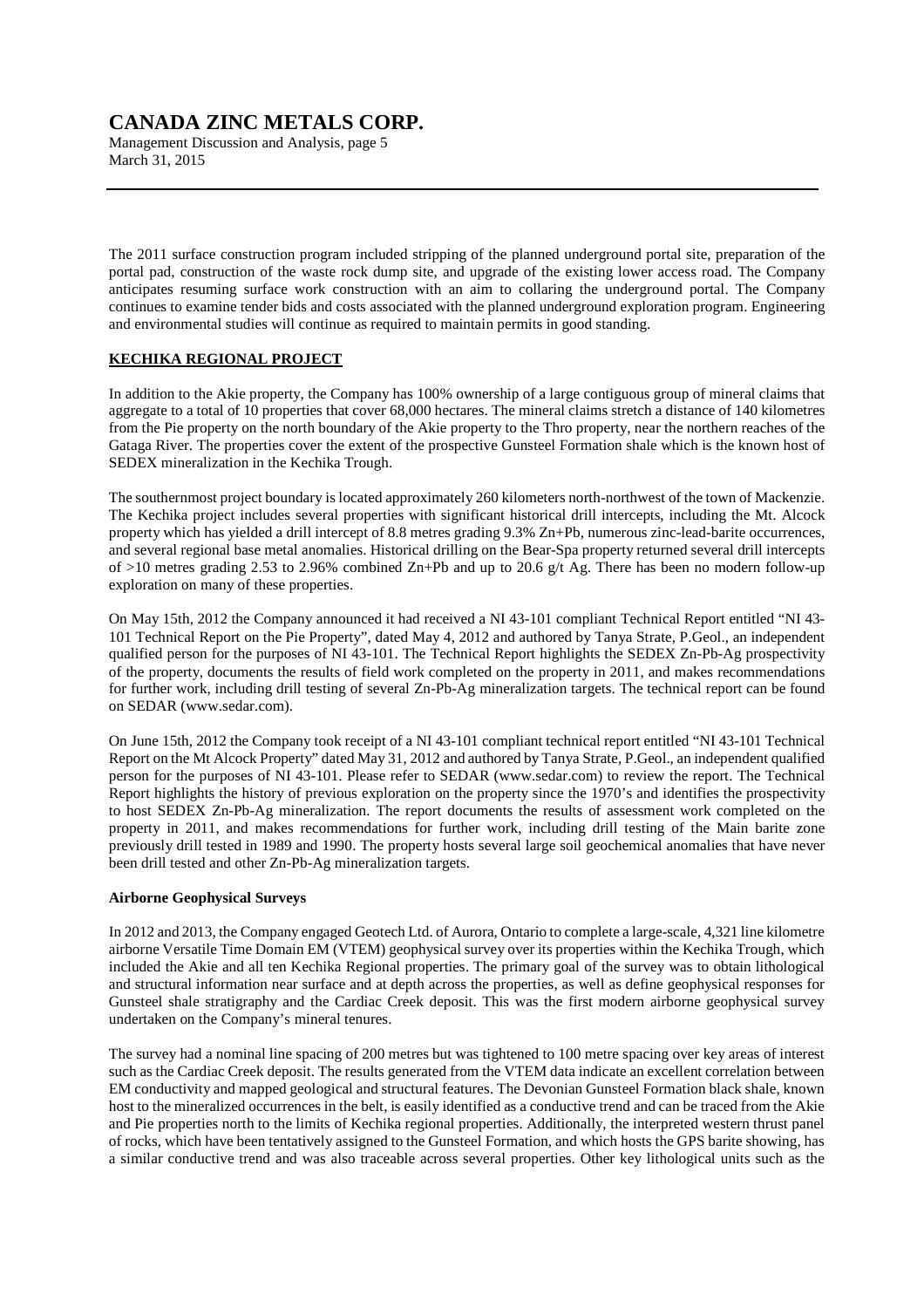Management Discussion and Analysis, page 6 March 31, 2015

Kechika Group siltstone and limestone of the Kwadacha Reef are also discernible by variation in conductivity and resistivity.

To complement the VTEM survey, the Company commenced an airborne gravity survey in November over the Company's southern Kechika Trough properties including Akie and Mt. Alcock. The helicopter-borne FALCONTM gravity gradiometry survey was completed by CGG of Mississauga, Ontario.

The survey was flown over two large property blocks covering the Akie, Mt. Alcock and Yuen North properties. Flight lines were flown orthogonal to the dominant geological fabric of the area (NE–SW @50°) with a nominal spacing of 200 metres. The two survey blocks represent an approximate total of 940 line kilometres.

The primary goal of the gravity survey was to delineate gravity anomalies within the highly prospective Gunsteel Formation which has now been more accurately mapped using the airborne VTEM data. Conductive EM trends can be traced across the Akie property and along approximately 140 kilometres of strike length encompassing the Kechika Regional properties. Known mineralization such as the Cardiac Creek and Mt. Alcock deposits are located along these conductive trends and data collected from the gravity survey will greatly assist with drill targeting along strike of these zones. The gravity data will also be useful in delineating new targets in areas of coincident anomalous soil and rock samples and EM conductivity. SEDEX deposits are known to commonly exhibit positive gravity anomalies.

Data from the surveys has now been received by the Company; affording the Company time to use the acquired information to assist in drill targeting for the planned 2015 drill program. Results from this survey will be compiled along with airborne VTEM survey data collected from earlier surveys in 2012 and 2013. To assist in the data processing, interpretation, definition and delineation of gravity anomalies the Company has retained the professional consultancy services of Campbell and Walker Geophysics Ltd. of North Vancouver, BC.

### **Yuen North**

In early 2014, the Company staked additional mineral claims adding to its 100% owned Kechika Regional Project. The new property, designated Yuen North, lies between and is contiguous with the Mt. Alcock property to the northwest, and the Yuen Property to the southeast. The Yuen North property measures approximately 2,687 hectares and extends claim coverage over an inferred western panel of Gunsteel Formation shale with a strike length of approximately 5 kilometres. The interpreted western panel is along strike of Teck's Cirque deposit located approximately 14 kilometres to the southeast.

The Yuen North property is a natural addition to the Company's Kechika Regional Project with favorable geology and positive historical geochemical survey results coupled with conductive trends from the current VTEM geophysical survey data. The Company is examining all historical data and planning follow-up sampling and mapping.

The area representing the Yuen North property was covered by the Company during its 2013 regional VTEM Airborne Geophysical Survey. Examination of the data showed several strong, parallel linear conductive trends similar to the distinctive EM signature of the Gunsteel Formation shale known from the Akie and Pie properties. The conductive trends connect the Yuen property to the Mt. Alcock property, adding a collective 15 kilometres of strike extent of the prospective western panel of interpreted Gunsteel Formation shale. The conductive trends on Yuen North demonstrate several interesting bulge features which may represent fault intersections or structural folds. These features were recommended for further evaluation, in particular because they align with Ba-Pb±Zn soil geochemical anomalism from historical soil data.

The Company completed preliminary reconnaissance exploration in the summer of 2014 on the Yuen North property, including a total of 222 soil samples taken to extend and infill historical soil sampling from the 1980's when over 2,600 samples were taken. The 2014 results confirm and extend a long linear northwest trending zinc-lead-barite anomaly that now measures approximately 4.5 kilometres long by an average of approximately 500 metres wide; and aligns closely to historical mapped coverage of the prospective Gunsteel Formation panel and the linear conductive VTEM trends. Anomalous soil results include 16 samples that exceed 1,000 ppm zinc, 9 samples that exceed 18,000 ppm barite, and 5 samples that exceed 100 ppm lead. The anomaly is open to the west on its southern limit.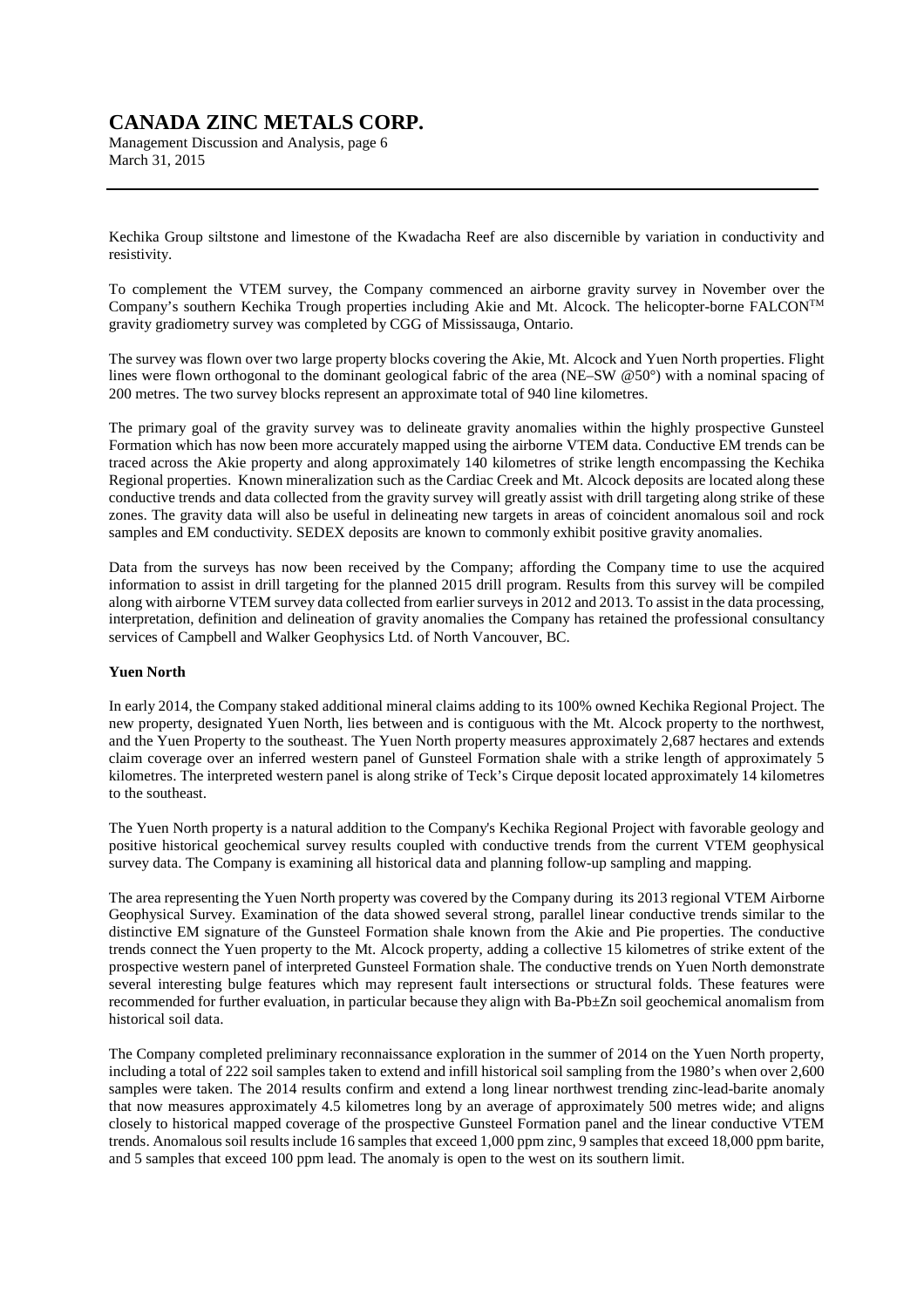Management Discussion and Analysis, page 7 March 31, 2015

A few opportunistic rock grab samples were also taken during the soil survey, including examples of weathered siliceous Gunsteel Formation shale with nodular barite and rusty laminations. The sampling highlights the highly anomalous baritic nature of the area as indicated in the soil sampling. Several rocks grab samples from ferrocrete located near an iron seep (Crème Brulee Creek) returned highly anomalous iron and elevated to anomalous barite as well. Follow-up mapping and additional sampling will be conducted in 2015.

### **Agreement with Teck and Korea Zinc**

On September 6, 2013, the Company entered into the Option Agreement with Teck that that would see Teck acquire up to a 70% interest in the Company's 100% owned Pie, Cirque East and Yuen properties (the "Property"), three of the 10 regional properties that make up the Kechika Regional Project.

The Agreement outlines two options (the "Options") that are subject to certain expenditure requirements as outlined below:

- Under the first Option, Teck can earn an undivided 51% interest in and to the Property by incurring a cumulative aggregate of \$3,500,000 in exploration expenditures on the Property on or before September 30, 2017, with \$500,000 in exploration expenditures to be completed on or before September 30, 2014 (incurred) and \$1,500,000 in cumulative exploration expenditures to be completed on or before September 30, 2015.
- Under the second Option, Teck may elect to acquire an additional 19% interest in the Property for a total of 70%, by incurring an additional \$5,000,000 in exploration expenditures (for a total aggregate of \$8,500,000 in exploration expenditures) on the Property on or before September 30, 2019.

Subject to one or more of the Options being exercised, Teck and the Company will form a joint venture to continue with exploration and, if warranted, development of the Property. Thereafter each party will fund its pro-rated share of exploration expenditures on the Property or incur dilution. If a party's Joint Venture interest is reduced below 10% then that party's interest will be converted to a 5% Net Profits Royalty interest in the Property.

Portions of the Property fall within the area of interest provisions of the Teck and Korea Zinc joint venture (the "T-KZ JV") on their adjoining Cirque property. Korea Zinc elected to include the Agreement under the T-KZ JV and delivered Notice of Participation in the Agreement to the Company in November of 2013. Teck and Korea Zinc each hold a 50% interest in the T-KZ JV and , as a result of the Notice of Participation, will share any interest which may be acquired under the Agreement.

The Pie, Cirque East and Yuen properties surround T-KZ JV's Cirque deposit to the north and east, and provide extensive coverage of the highly prospective Gunsteel Formation shale, which is the known host rock for SEDEX Zn-Pb-Ag deposits at Cirque and at Canada Zinc Metals' Cardiac Creek deposit, located 22 kilometres south on the Akie property.

Teck commenced an airborne gravity survey over the Property in late fall of 2014 and the survey was completed in early 2015. Flight lines were flown on the optioned properties in a NE–SW (50°) direction at a nominal line spacing of 200 metres with tie lines flown perpendicular to flight lines at approximately 10 times the flight line interval. The survey encompassed approximately 840 line kilometres in total. The survey was flown in conjunction with the Company's own gravity survey completed over Akie, Mt. Alcock and Yuen North. The two surveys totaled over 1,780 line kilometres covering a lineal distance of 45 kilometres of highly prospective Gunsteel Formation stratigraphy. Teck is now in receipt of the gravity data and has commenced their own internal review and interpretation of the data in advance of drill target selection for the optioned properties.

Teck recently provided the Company a copy of a report on the 2014 Field Program for the Pie, Cirque East and Yuen properties. The 2014 program was completed between July and August, 2014 and included geological mapping and rock sampling on the Pie, Cirque East and Yuen properties and re-logging and sampling of historic drill core representing 8 Pie drill holes for a total of 3,350 meters.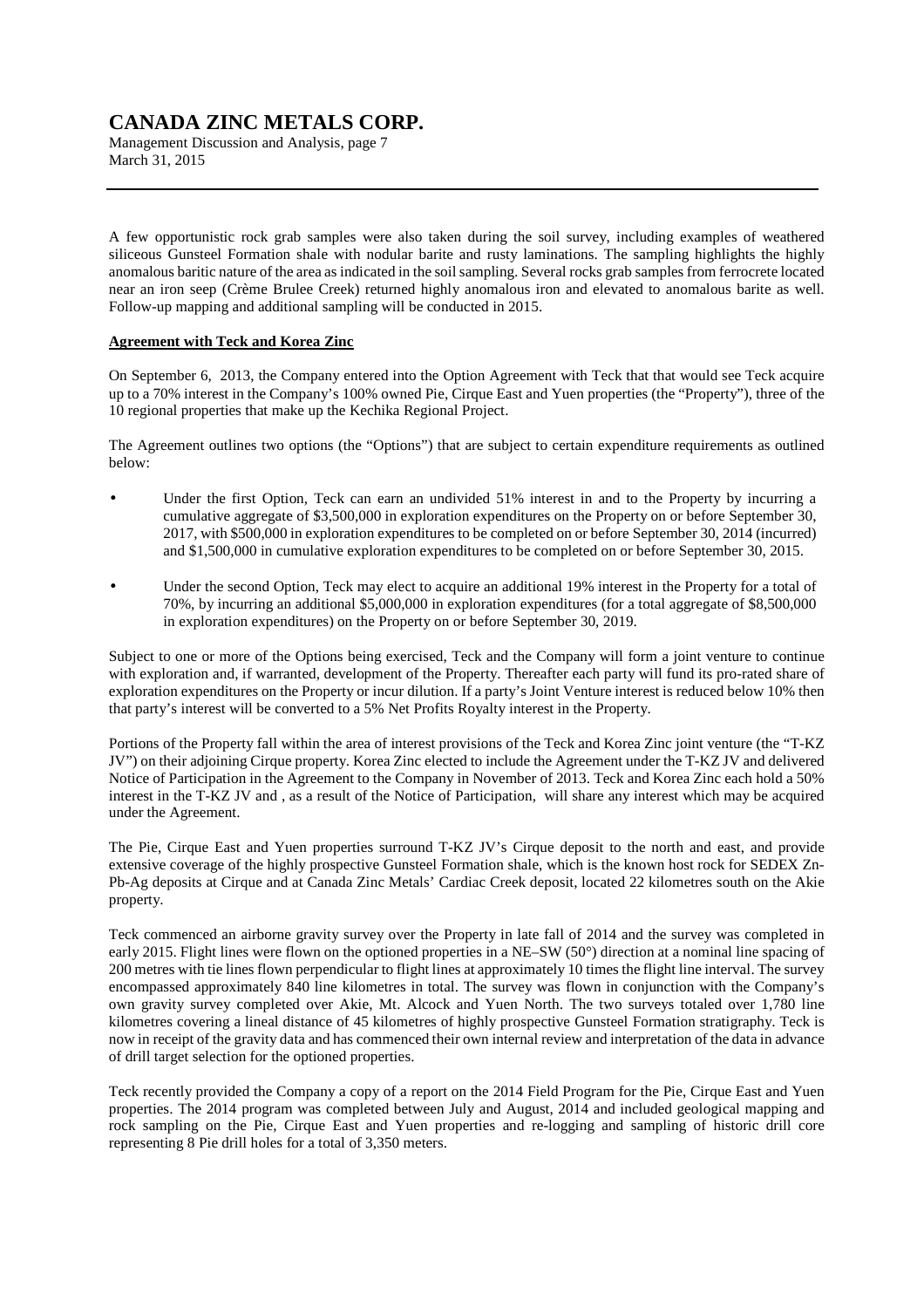Management Discussion and Analysis, page 8 March 31, 2015

Core re-logging allowed for confirmation of stratigraphy to ensure accuracy and consistency of geological interpretation at the property and regional scale. Geochemical data collection from drill core included 3,006 portable XRF analyses, and 456 whole rock lithogeochemical results. The lithogeochemistry results provide valuable data through Earn Group stratigraphy of interest in order to identify Zn and Pb mineralization and other pathfinder elements that may provide vectors toward other prospective areas. The pXRF data demonstrated the same usable trends as the laboratory lithogeochemistry data.

The 2014 field program also included 15 geological traverses covering key areas of interest on the three properties. As well, 118 whole rock lithogeochemistry samples were taken to assist with recognition of the distribution of the Kechika Group, Road River Group and the Earn Group rocks on the regional scale and to help understand the regional structural architecture including fold and thrust style and distribution of the panel bounding regional thrusts across the properties, The work confirmed previous interpretations of 3 regional structural panels including Earn Group rocks and provided an interpretation of the Earn Group basin architecture through distribution of various lithofacies. The work has allowed Teck's geologists a consistent property scale geological base on which to interpret the VTEM and airborne gravity datasets and define targets of interest for development work in the 2015 program.

Summary of exploration expenditures incurred on various properties:

|                                                           | <b>Akie Property</b> |              | <b>Kechika Regional</b> | <b>Total</b>     |
|-----------------------------------------------------------|----------------------|--------------|-------------------------|------------------|
| <b>Acquisition Costs:</b>                                 |                      |              |                         |                  |
| Balance, June 30, 2013                                    | \$<br>24,175,329     | \$           | 330,434                 | \$<br>24,505,763 |
| Additions                                                 |                      |              | 6,351                   | 6,351            |
| Write-off                                                 | (10,088)             |              |                         | (10,088)         |
| Balance, June 30, 2014                                    |                      |              |                         |                  |
| and March 31, 2015                                        | \$<br>24, 165, 241   | \$           | 336,785                 | \$<br>24,502,026 |
| Deferred exploration costs:                               |                      |              |                         |                  |
| Balance, June 30, 2013                                    | \$<br>34,762,617     | $\mathbb{S}$ | 3,776,997               | \$<br>38,539,614 |
| Airborne survey                                           |                      |              | 189,491                 | 189,491          |
| Camp equipment, reclassification                          | (36,087)             |              |                         | (36,087)         |
| Camp equipment, depreciation                              | 111,027              |              |                         | 111,027          |
| Camp supplies, settlement of contract                     | (82, 401)            |              |                         | (82, 401)        |
| Drilling                                                  | 2,510,831            |              |                         | 2,510,831        |
| Regional exploration (geochemical<br>sampling)            |                      |              | 456,322                 | 456,322          |
| Geology                                                   | 45,961               |              | 40,030                  | 85,991           |
| Community consultations                                   | 355,367              |              |                         | 355,367          |
| Environmental studies and permit<br>compliance monitoring | 102,796              |              |                         | 102,796          |
| Less:                                                     |                      |              |                         |                  |
| <b>METC</b>                                               | (170, 349)           |              |                         | (170, 349)       |
| Write-off                                                 | (82, 193)            |              |                         | (82, 193)        |
| Balance, June 30, 2014                                    | \$<br>37,517,569     | \$           | 4,462,840               | \$<br>41,980,409 |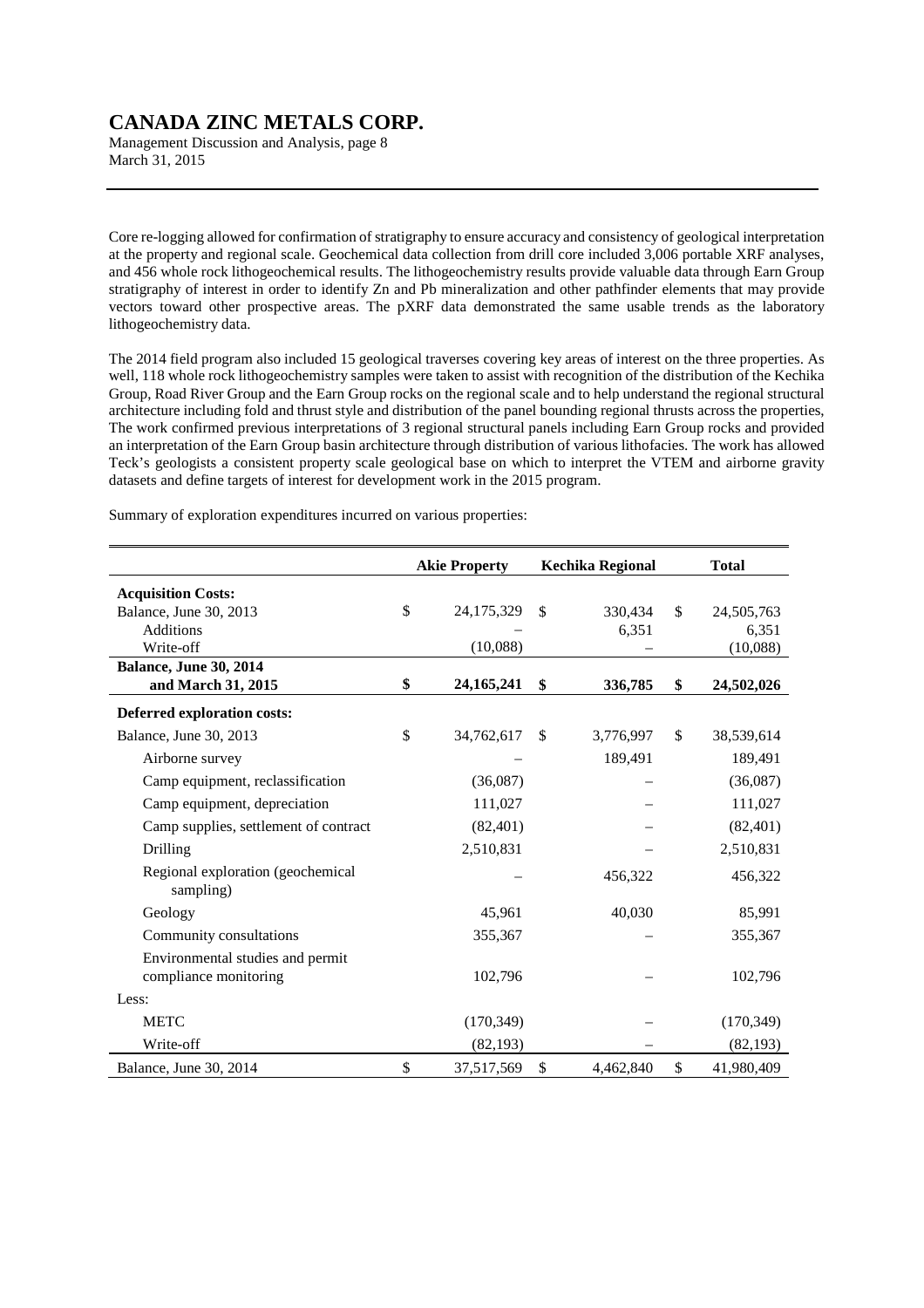Management Discussion and Analysis, page 9 March 31, 2015

|                                       | <b>Akie Property</b> |            | Kechika Regional | <b>Total</b>  |            |
|---------------------------------------|----------------------|------------|------------------|---------------|------------|
| Balance, June 30, 2014                | \$                   | 37,517,569 | \$<br>4,462,840  | <sup>\$</sup> | 41,980,409 |
| Camp equipment, depreciation (Note 9) |                      | 63,318     |                  |               | 63,318     |
| Airborne geophysical survey           |                      | 128,632    | 144,644          |               | 273,276    |
| Camp rental                           |                      | 66,839     |                  |               | 66,839     |
| Drilling                              |                      | 509,507    |                  |               | 509,507    |
| Geology                               |                      | 40,203     | 13,184           |               | 53,387     |
| Community consultations               |                      | 92,812     |                  |               | 92,812     |
| Environmental studies and permit      |                      |            |                  |               |            |
| compliance monitoring                 |                      | 42,135     |                  |               | 42,135     |
| Less:                                 |                      |            |                  |               |            |
| <b>METC</b>                           |                      | (44, 175)  |                  |               | (44, 175)  |
| Balance, March 31, 2015               |                      | 38,416,840 | \$<br>4,620,668  | \$            | 43,037,508 |
|                                       |                      |            |                  |               |            |
| Total June 30, 2014                   | \$                   | 61,682,810 | \$<br>4,799,625  | \$            | 66,482,435 |
| <b>Total March 31, 2015</b>           | \$                   | 62,582,081 | \$<br>4,957,453  | \$            | 67.539.534 |

### **1.3 Selected Annual Information**

The following is a summary of certain financial information concerning the Company for each of the last three most recently completed financial years.

|                               |                   |    | Years ended |                   |
|-------------------------------|-------------------|----|-------------|-------------------|
|                               | 2014              |    | 2013        | 2012              |
| Interest and other income     | \$<br>208,417     | S  | 197,038     | \$<br>241,234     |
| Net Loss                      | \$<br>(2,322,711) | S  | (1,861,866) | \$<br>(1,590,656) |
| Loss per share                | \$<br>(0.02)      | \$ | (0.02)      | \$<br>(0.01)      |
| Total assets                  | \$<br>79,539,598  | \$ | 78,868,023  | \$<br>78,271,595  |
| Total long term liabilities   | \$<br>2,120,000   | \$ | 1,761,000   | \$<br>1,466,000   |
| Cash dividends declared per   |                   |    |             |                   |
| share for each class of share | \$<br>Nil         | \$ | Nil         | \$<br>Nil         |

### **1.4 Results of Operations**

### *Nine months ended March 31, 2015 and 2014*

During the nine months ended March 31, 2015, the Company reported a loss before comprehensive loss of \$1,128,441 or \$0.007 per share compared to a loss before comprehensive loss of \$1,353,012 or \$0.009 per share during the same period in fiscal 2014, a decrease in net loss of \$224,571. The decrease in net loss was due to a decrease in administration expenses of \$428,169, primarily as a result of a decrease of share-based compensation expense of \$571,187, offset by decreases in interest and other income of \$40,843 and deferred income tax recovery of \$162,755 as a result of amortization of the flow-through premium liabilities recorded in connection with the flow-through private placements.

The Company's consolidated net loss for the nine months ended March 31, 2015 not factoring in non-cash transactions of share-based compensation expense, depreciation of office equipment and leasehold improvements, loss on sale of marketable securities, write-offs and deferred income tax recovery of flow-through liabilities, was \$1,213,177 (2014 - \$974,112), representing an increase of \$239,065.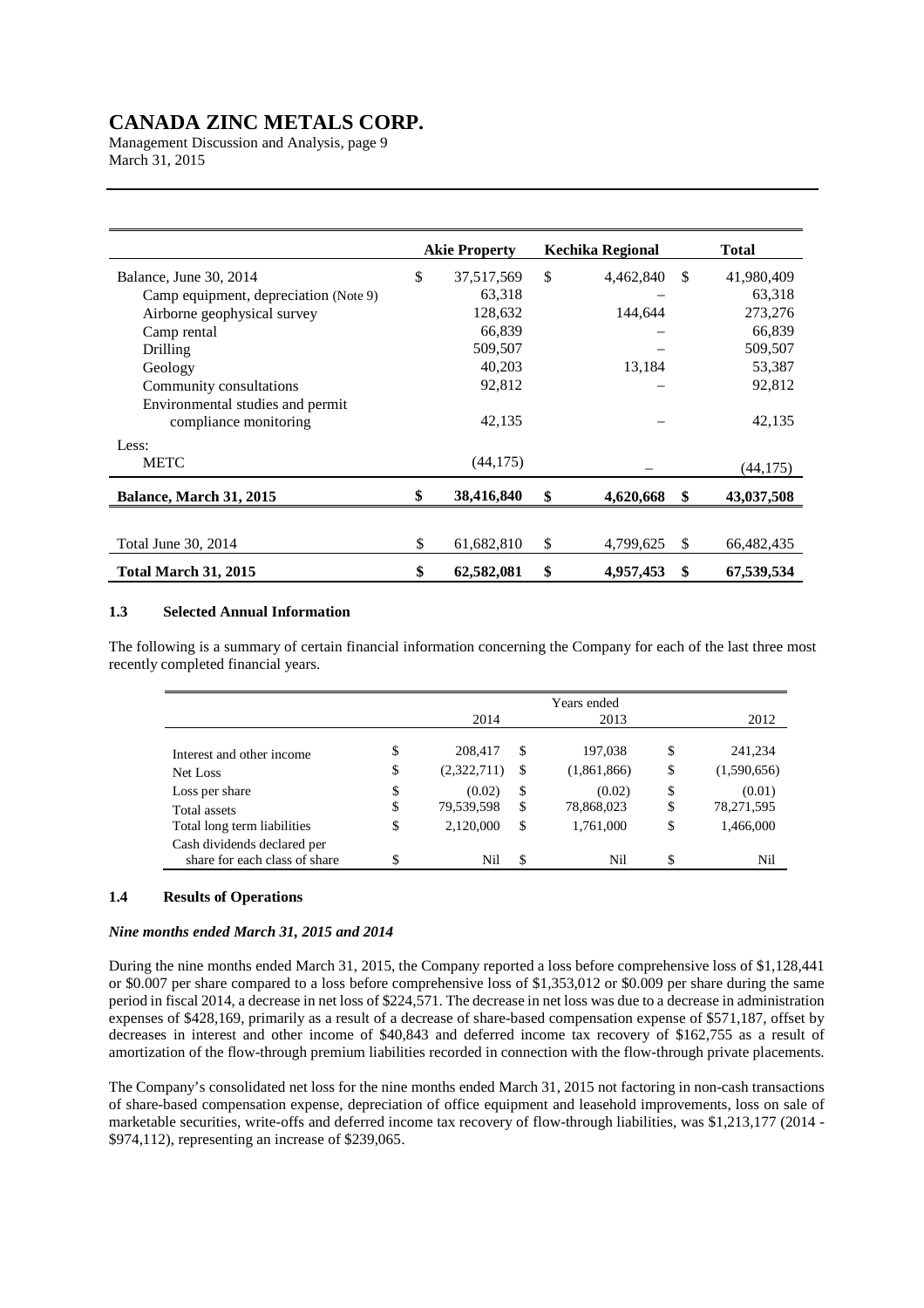Management Discussion and Analysis, page 10 March 31, 2015

#### Interest and other income

Total interest and other income decreased by \$40,843 due to decreases in interest income of \$14,292, recovery of exploration expenses of \$63,213 and other income of \$18,760, offset by decreases in loss on sale of marketable securities of \$55,045 and write-off of office equipment of \$377.

Total interest income for the nine months ended March 31, 2015 was \$129,196 compared to \$143,488 last year. The Company earns interest on its bank treasury account, a long-term investment and reclamation bonds, which are deposited in guaranteed investment certificates ("GIC") with a major Canadian bank.

During the nine months ended March 31, 2014, the Company recorded other income of \$81,973 that included administration fees of \$18,760 for conducting exploration activities on behalf of third parties and recovery of exploration costs of \$63,213. There were no similar transactions recorded during the current fiscal year.

#### General and administration expenses

Total general and administration expenses decreased by \$428,169 primarily due to decreases in bonuses of \$10,722, consulting fees of \$44,101, flow-through taxes of \$18,957, professional fees of \$17,429, rent of \$5,494, share-based compensation expense of \$571,187 and wages and benefits of \$26,569, offset by increases in investor relations fees of \$3,359, management fees of \$45,000, marketing of \$131,747, transfer agent fees of \$3,571 and travel and promotion of \$82,826.

The increase in management fees was due to an increase in monthly management fees by \$5,000 effective May 1, 2014 (please see 1.9. Transactions with Related Parties).

The increase in marketing expenses of \$131,747 was due to increases in advertisement and marketing campaigns.

The increase in transfer agent fees of \$3,571 was due to increased transfer agent services incurred in connection with the private placements completed during the period and the annual general meeting of shareholders of the Company.

The increase in travel and promotion of \$82,826 resulted from the Company's senior management trips to resource conferences in Hong Kong, Singapore and Switzerland, a European road show and a trip to China to conduct meetings and presentations for existing and potential investors.

The decrease in consulting fees of \$44,101 was due to decreased business development consulting and financial advisory services retained during the current fiscal year.

The decrease in professional fees of \$17,429 was due to a decrease in legal fees during the period. The higher legal fees last fiscal year were primarily related to the Option Agreement with Teck.

The decrease in wages and benefits of \$26,569 during the current period resulted from lower salary expenses.

The Company recognizes compensation expense for all share options granted, using the fair value based method of accounting and any cash paid on the exercise of share options is added to the stated value of common shares. During the nine months ended March 31, 2015, the Company recorded share-based compensation expense of \$25,088 (2014 – \$596,275) on the vested portion of the previously granted share options. There were no share options granted by the Company during the nine months ended March 31, 2015, which resulted in a significant decrease in share-based compensation expense. The higher share-based compensation expense last fiscal year was recorded for the 1,740,000 share options granted to directors, officers, employees and consultants of the Company in December 2013.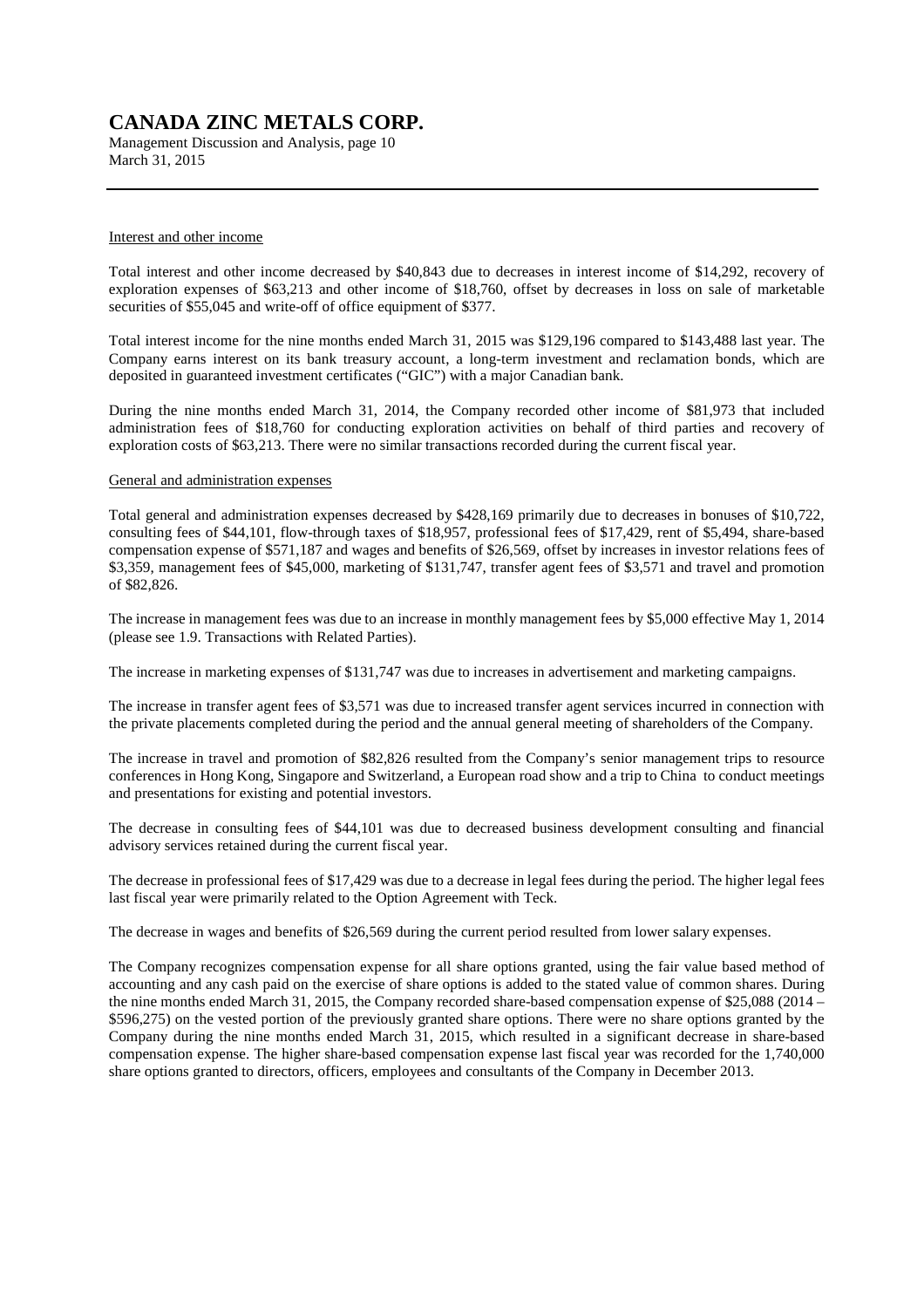Management Discussion and Analysis, page 11 March 31, 2015

#### *Three months ended March 31, 2015 and 2014*

During the three months ended March 31, 2015, the Company reported a loss before comprehensive loss of \$291,176 or \$0.002 per share compared to a loss before comprehensive loss of \$450,154 or \$0.003 per share during the same period in fiscal 2014, a decrease in net loss of \$158,978.

Excluding non-cash transactions of share-based compensation expense, depreciation of office equipment and leasehold improvements, write-offs and deferred income tax recovery, the Company's consolidated net loss for the three months ended March 31, 2015 was \$306,149 (2014 - \$348,888), a decrease of \$42,739. The decrease was primarily a result of decreases in bonuses of \$22,005, consulting fees of \$17,076 and marketing of \$51,425, offset by increases in management fees of \$15,000, office and miscellaneous expenses of \$7,462, travel and promotion of \$16,017 and a decrease in interest income of \$14,083.

#### **1.5 Summary of Quarterly Results**

The following is a summary of certain consolidated financial information concerning the Company for each of the last eight reported quarters:

| Ouarter ended      | Interest and other<br>income |   | Net loss before<br>comprehensive loss | Loss per share |
|--------------------|------------------------------|---|---------------------------------------|----------------|
| March 31, 2015     | \$<br>40.375                 | S | (291, 176)                            | \$<br>(0.00)   |
| December 31, 2014  | 45.363                       |   | (382, 419)                            | (0.00)         |
| September 30, 2014 | 43.458                       |   | (454, 846)                            | (0.00)         |
| June 30, 2014      | 46.169                       |   | (969, 699)                            | (0.01)         |
| March 31, 2014     | 54.964                       |   | (450, 154)                            | (0.00)         |
| December 31, 2013  | 104.768                      |   | (826, 475)                            | (0.01)         |
| September 30, 2013 | 65,729                       |   | (76, 383)                             | (0.00)         |
| June 30, 2013      | 53,446                       |   | (661,091)                             | (0.01)         |

The decrease in loss for the quarter ended March 31, 2015 as compared to the previous quarter ended December 31, 2014 was primarily due to decreases in administration expenses of \$91,206 including decreases in bonuses of \$16,678, consulting fees of \$16,750, marketing expenses of \$11,445, office and miscellaneous of \$11,392, professional fees of \$6,288 and travel and promotion of \$19,791.

The increase in loss for the quarter ended June 30, 2014 was primarily due to share-based compensation expense of \$117,782 recorded for the 600,000 share options granted to a consultant during the period, deferred income tax expense of \$265,270, write-off of exploration and evaluation assets of \$92,281 and a loss on settlement of a contract in the amount of \$137,401.

The increase in loss for the quarter ended December 31, 2013 was primarily due to share-based compensation expense of \$548,100 recorded for the 1,740,000 share options granted to directors, officers, employees and consultants of the Company during the period. The increase in interest and other income during the quarter was due to recovery of exploration expenditures incurred in prior periods and administration fees earned for conducting exploration activities on behalf of third parties.

The decrease in loss for the quarter ended September 30, 2013 was primarily due to deferred income tax recovery of \$245,579 as a result of amortization of the flow-through premium liability, which arose in connection with the flowthrough private placement of the Company completed in November 2012.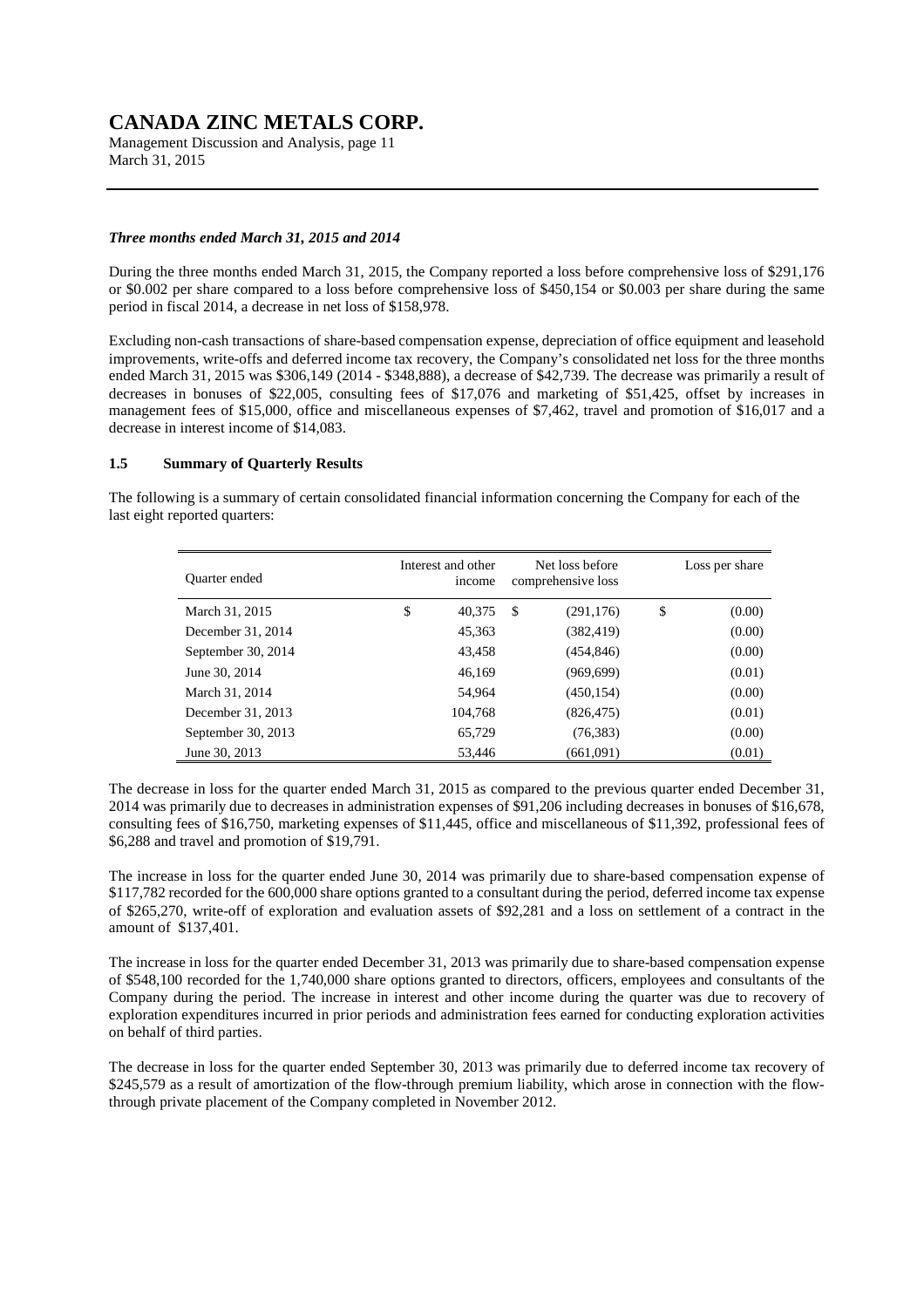Management Discussion and Analysis, page 12 March 31, 2015

#### **1.6/1.7 Liquidity and Capital Resources**

The Company reported working capital of \$9,729,269 at March 31, 2015 compared to working capital of \$10,347,373 at June 30, 2014, representing a decrease in working capital of \$618,104. The decrease in working capital was a result of exploration and evaluation and general administrative expenditures, adjusted fair values of marketable securities, offset by proceeds from the financings completed by the Company during the period. Net cash decreased by \$392,872 from \$10,558,472 at June 30, 2014 to \$10,165,600 at March 31, 2015.

During the nine months ended March 31, 2015, the Company utilized its cash and cash equivalents as follows:

- (a ) \$1,204,887 was used in operating activities, consisting primarily of general and administrative expenditures and changes in non-cash items;
- (b ) the Company received the mineral exploration tax credit ("METC") refund of \$341,021 for its fiscal years ended June 30, 2013 and 2014, and the partial refund in the amount of \$23,429 of the office rent deposit;
- (c ) \$1,346,346 was used for exploration of mineral resource properties and \$7,619 was used for purchase of office equipment;
- (d ) \$42,148 was used for the purchase of marketable securities;
- (e ) \$49,183 was used for the purchase of 141,500 common shares of the Company at a weighted average price of \$0.35 per share under the Normal Course Issuer Bid ("NCIB"), which commenced on July 31, 2009 and was subsequently extended in August 2010, 2011, 2012, 2013 and 2014;
- (f ) \$1,812,861 was received from the private placements net of finders' fees and regulatory filing fees of \$96,335; and
- (g ) \$80,000 was received from the exercise of 200,000 share options at a price of \$0.40 per share.

The Company is engaging in a NCIB because it believes that the market price of its common shares at times does not properly reflect the underlying value of the Company. The purpose of the bid is to reduce dilution of the Company's shares and to enhance the potential future value of the common shares which remain outstanding, thus increasing long term shareholder value. Purchases connected with this bid will be conducted through Canaccord Genuity Corp.'s offices in Vancouver. The Company will pay the market price of the common shares at the time of acquisition and will not purchase more than 2% of the total issued and outstanding common shares within any 30 day period.

Current assets excluding cash as at March 31, 2015 include receivables of \$30,184, which consisted of GST recoverable of \$27,087 and accrued interest receivable on security deposits of \$3,097, prepaid expenses of \$25,357 and marketable securities with a fair market value of \$72,658. Current assets excluding cash as at June 30, 2014 include receivables of \$111,761, which consisted of GST recoverable of \$51,574, interest receivable on security deposits of \$536 and a refund of flow-through Part XII.6 tax of \$59,651, recoverable mineral exploration tax credits ("METC") of \$296,846, prepaid expenses of \$33,187 and marketable securities with a fair market value of \$255,796.

Current liabilities as at March 31, 2015 consisted of trade payables and accrued liabilities of \$367,605 and flow-through premium liability recorded in connection with the flow-through private placements of \$196,925. The flow-through premium liability does not represent a cash liability to the Company and will be fully amortized to the statement operations and comprehensive loss once the Company incurs exploration expenditures qualifying for the flow-through program. Current liabilities as at June 30, 2014 consisted of trade payables and accrued liabilities of \$745,191, mainly consisting of exploration invoices and flow-through premium liability recorded in connection with the flow-through private placements of \$163,498.

The other sources of funds potentially available to the Company are through the exercise of outstanding stock options and share purchase warrants. See Item 1.15 – Other Requirements – Summary of Outstanding Share Data. There can be no assurance, whatsoever, that any or all of these outstanding exercisable securities will be exercised.

The Company has and may continue to have capital requirements in excess of its currently available resources. In the event the Company's plans change, its assumptions change or prove inaccurate, or its capital resources in addition to projected cash flow, if any, prove to be insufficient to fund its future operations, the Company may be required to seek additional financing. Although the Company has been successful in raising the above funds, there can be no assurance that the Company will have sufficient financing to meet its future capital requirements or that additional financing will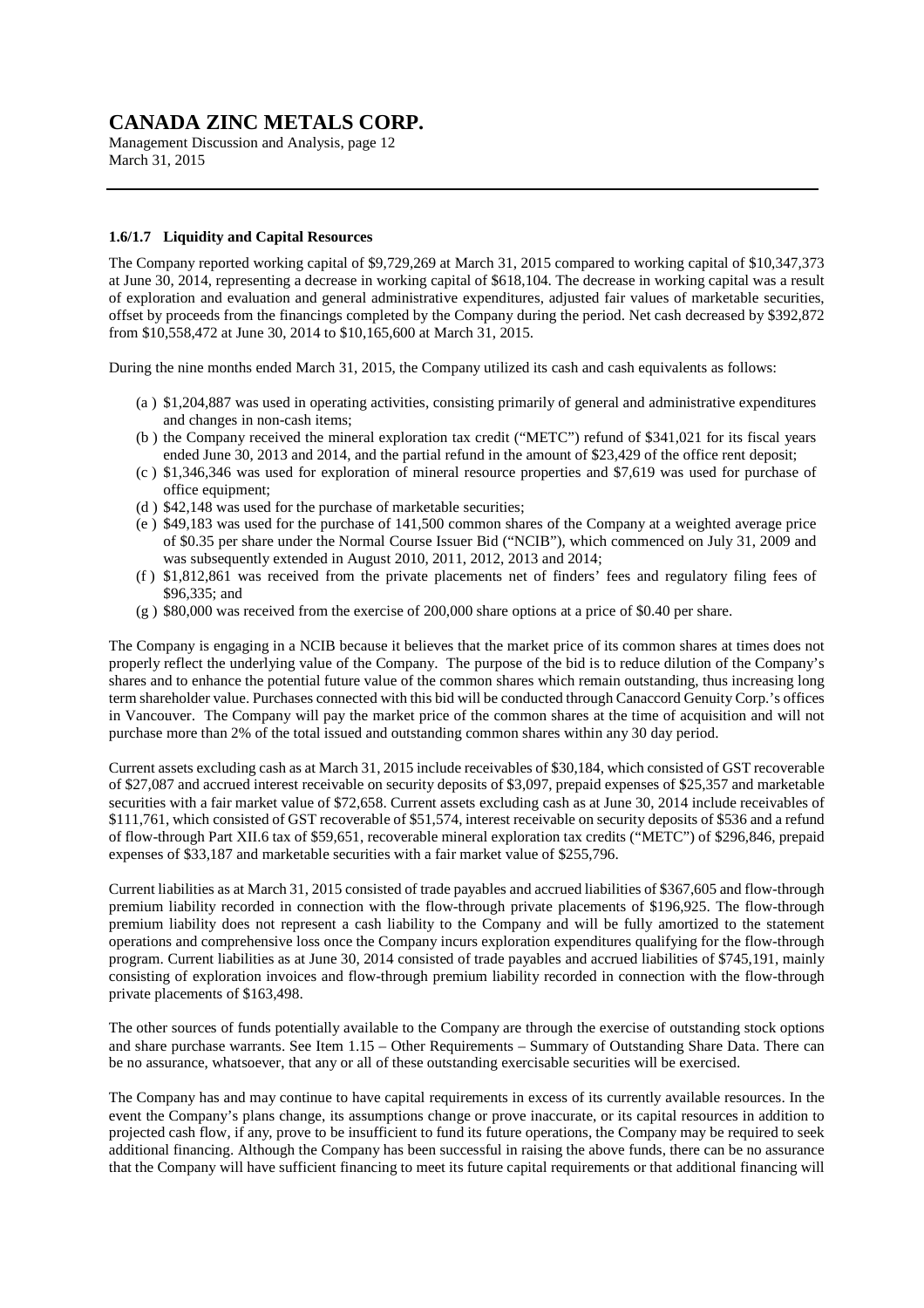Management Discussion and Analysis, page 13 March 31, 2015

be available on terms acceptable to the Company in the future.

The Company's overall success will be affected by its current or future business activities. The Company is currently in the process of acquiring and exploring its interests in resource properties and has not yet determined whether these properties contain mineral deposits that are economically recoverable. The continued operations of the Company and the recoverability of expenditures incurred in these resource properties are dependent upon the existence of economically recoverable reserves, securing and maintaining title and beneficial interest in the properties, obtaining necessary financing to explore and develop the properties, and upon future profitable production or proceeds from disposition of the resource properties.

The Company is exposed in varying degrees to a variety of financial instrument related risks.

#### *Credit Risk*

Credit risk is the risk that one party to a financial instrument will fail to discharge an obligation and cause the other party to incur a financial loss. The Company's primary exposure to credit risk is on its bank deposits of \$10,165,600 and a long-term investment in GIC of \$1,000,000. This risk is managed by using major Canadian banks that are high credit quality financial institutions as determined by rating agencies.

The Company's secondary exposure to credit risk is on its receivables. This risk is minimal as receivables consist primarily of refundable government sales taxes, exploration tax credits and interest accrued on GIC investments.

#### *Liquidity Risk*

Liquidity risk arises through the excess of financial obligations over available financial assets due at any point in time. The Company's objective in managing liquidity risk is to maintain sufficient readily available reserves in order to meet its liquidity requirements at any point in time. The Company achieves this by maintaining sufficient cash and cash equivalents. As at March 31, 2015, the Company was holding cash deposits of \$10,165,600 to settle current cash liabilities of \$367,605. Management believes it has sufficient funds to meet its current obligations as they become due and to fund its exploration projects and administrative costs.

#### *Market risk*

Market risk is the risk of loss that may arise from changes in market factors such as interest rates, foreign exchange rates, and commodity and equity prices. These fluctuations may be significant and the Company, as all other companies in its industry, has exposure to these risks.

#### *Interest Rate Risk*

The Company is exposed to interest rate risk as its bank treasury account earns interest income at variable rate of prime less 1.5%. The effect of a 10% fluctuations in interest rates may result in an increase or decrease in annual net loss of \$17,180.

#### *Currency Risk*

The Company operates in Canada and is therefore not exposed to significant foreign exchange risk arising from transactions denominated in a foreign currency.

#### *Price risk*

The Company is exposed to price risk with respect to commodity and equity prices. Equity price risk is defined as the potential adverse impact on the Company's earnings due to movements in individual equity prices or general movements in the level of the stock market. Commodity price risk is defined as the potential adverse impact on earnings and economic value due to commodity price movements and volatilities. The Company closely monitors certain commodity prices, individual equity movements, and the stock market to determine the appropriate course of action to be taken by the Company.

The Company also maintains investments in certain marketable securities. There can be no assurance that the Company can exit these positions if required, resulting in proceeds approximating the carrying value of these securities.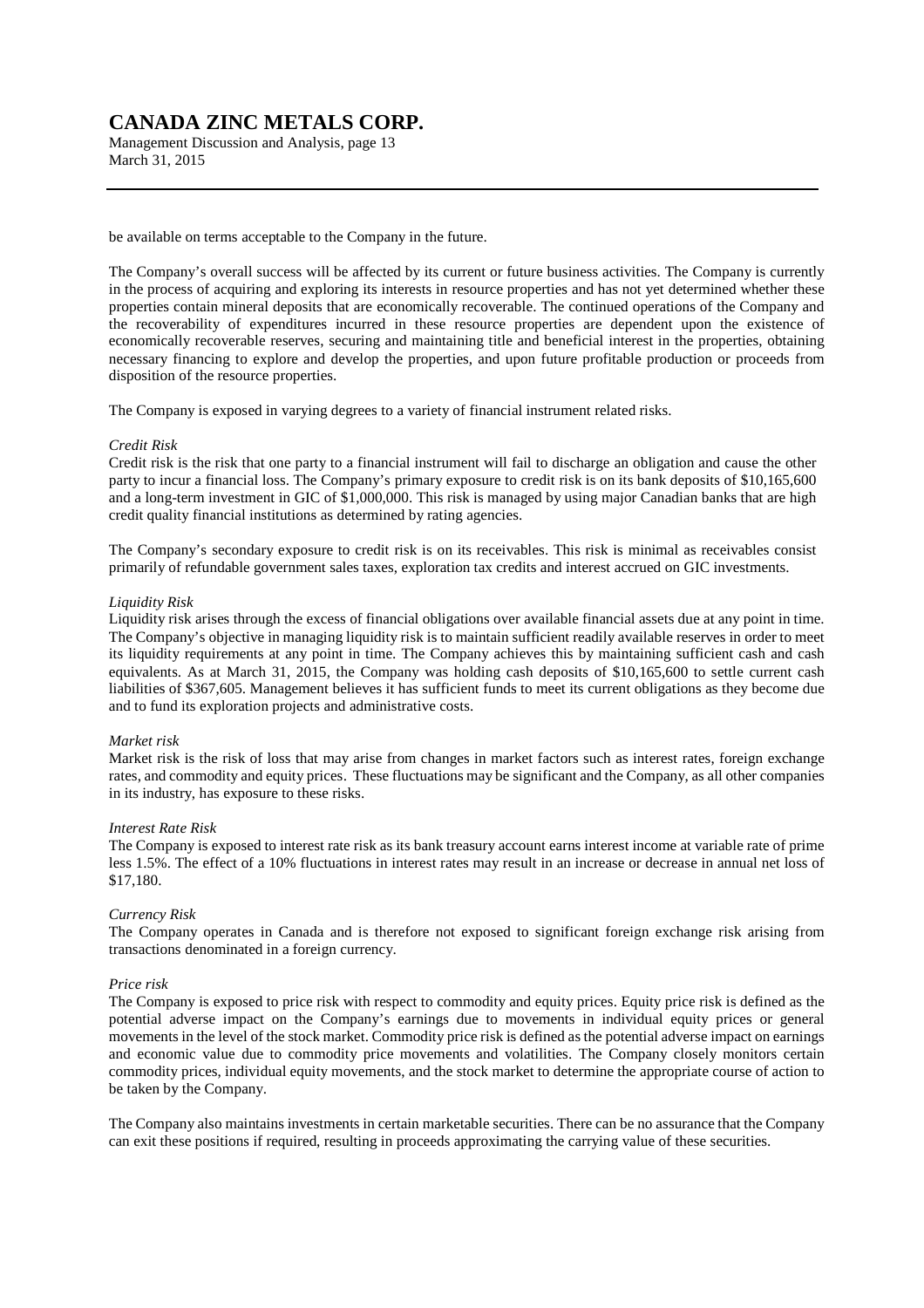Management Discussion and Analysis, page 14 March 31, 2015

#### **1.8 Off-Balance Sheet Arrangements**

The Company does not utilize off-balance sheet arrangements.

### **1.9 Transactions with Related Parties**

The remuneration of directors and other key management personnel during the nine months ended March 31, 2015 and 2014 were as follows:

|                                         | 2015    | 2014    |
|-----------------------------------------|---------|---------|
| Bonuses (ii)                            | 38,184  | 48,906  |
| Consulting fees (iii)                   | 11,250  | 11,250  |
| Directors fees (iv)                     | 37,500  | 37,500  |
| Exploration and evaluation expenditures | 110,004 | 105,012 |
| (geological consulting) (v)             |         |         |
| Management and administration (i)       | 310,500 | 265,500 |
| Share-based compensation (vi)           | 17,966  | 383,899 |
| Total                                   | 525,404 | 852,067 |

- (i) On May 1, 2007, the Company entered into a management and administrative agreement with Varshney Capital Corp. ("VCC"), "), a company with two common directors, Peeyush Varshney and Praveen Varshney, whereby the Company agreed to pay management and administrative fees of \$12,500 and \$5,000 per month, respectively. The agreement was amended effective July 1, 2011 and May 1, 2014 to increase the monthly management fee to \$24,500 and \$29,500, respectively. During the nine months ended March 31, 2015, the Company paid or accrued \$265,500 (2014 – \$220,500) for management fees and \$45,000 (2014 – \$45,000) for administrative fees to VCC;
- (ii) the Company paid or accrued a bonus of \$38,184 (2014 \$48,906) to VCC;
- (iii) the Company paid or accrued \$11,250 (2014 \$11,250) for consulting fees to Sircon AG, a company controlled by Marco Strub, a director of the Company;
- (iv) the Company paid or accrued \$37,500 (2014 \$37,500) in directors' fees to the five directors of the Company - Henry Giegerich, John Thomas, Marco Strub, Peeyush Varshney and Praveen Varshney;
- (v) the Company paid or accrued \$110,004 (2014 \$105,012) for geological consulting fees to Ridgeview Resources Ltd., a company controlled by Ken MacDonald, VP of Exploration of the Company, of which \$75,378 was capitalized as exploration and evaluation costs and \$34,626 was expensed as consulting fees; and
- (vi) share-based compensation is the fair value of options that have been granted to directors and executive officers and the related compensation expense recognized over the vesting periods.

### **1.10 Fourth Quarter**

Subsequent to the nine months ended March 31, 2015, the Company granted 3,785,000 share options to directors, officers, employees and consultants of the Company exercisable for 10 years at a price of \$0.23 per share. In addition, previously granted share options to a number of employees to acquire 172,500 common shares at a price between \$0.50 per share and \$1.05 per share, expiring between February 11, 2018 and November 24, 2020, have been re-priced to \$0.23 per share.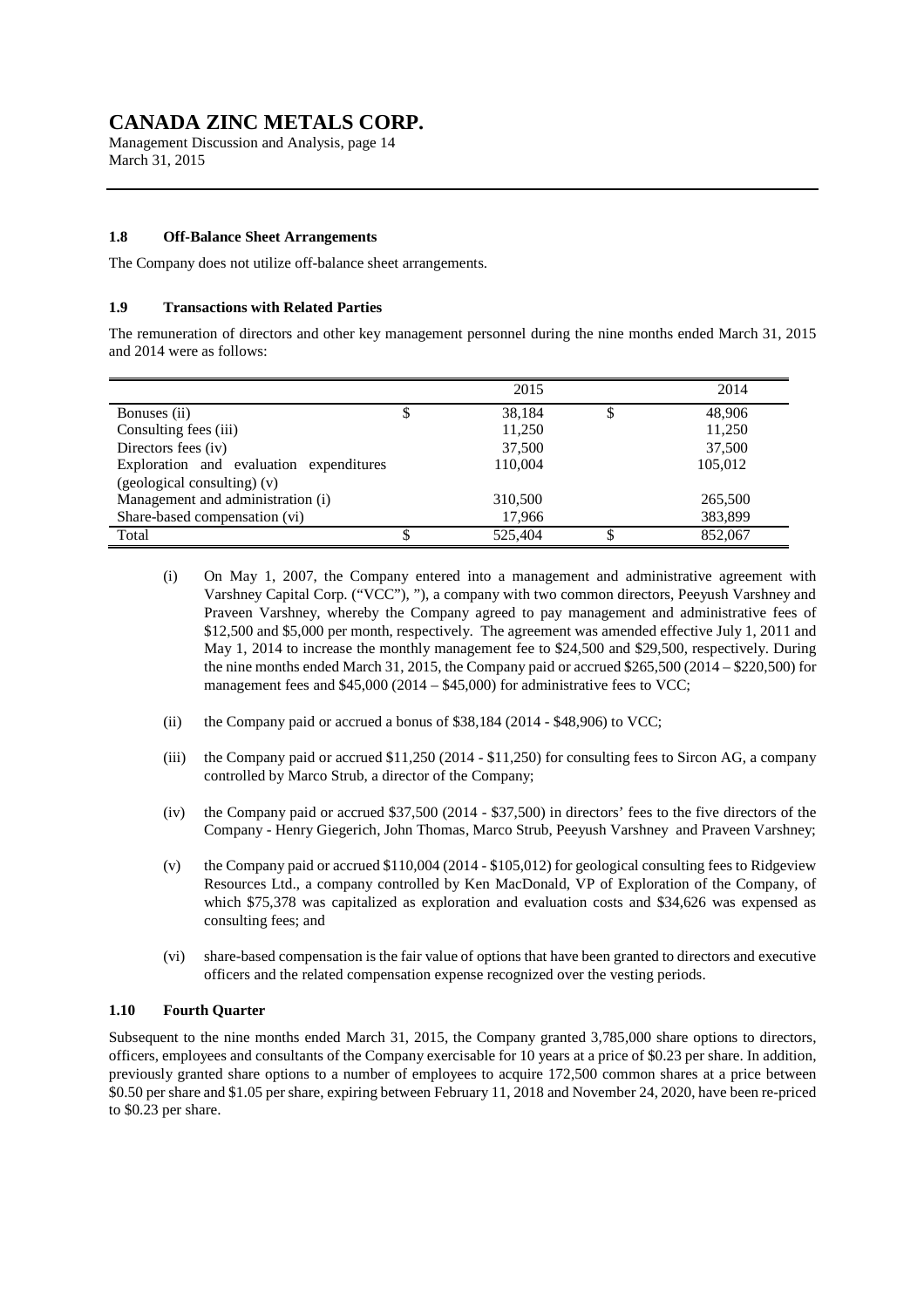Management Discussion and Analysis, page 15 March 31, 2015

During the fourth quarter ended June 30, 2014, the Company:

- commenced drilling on the Cardiac Creek deposit;
- received the METC refund of \$740,349 for its fiscal year ended June 30, 2012; and
- granted 600,000 share options exercisable for 7 years at a price of \$0.35 per share to a consultant.

Please also see Summary of Quarterly Results section of the MD&A.

### **1.11 Proposed Transactions**

The Company does not have any proposed transactions as at March 31, 2015 other than as disclosed elsewhere in this document.

### **1.12 Critical Accounting Estimates**

Not applicable to venture issuers.

#### **1.13 Changes in Accounting Policies including Initial Adoption**

The financial information presented in this MD&A has been prepared in accordance with International Financial Reporting Standards. Our significant accounting policies are set out in Note 2 of the audited consolidated financial statements of the Company, as at and for the year ended June 30, 2014. The new and amended standards adopted by the Company effective July 1, 2014 include *IAS 32 Offsetting Financial Assets and Financial Liabilities, IFRS 10 Consolidated Financial Statements, IFRS 12 Disclosure of Interest in Other Entities, IFRIC 21 Levies* and *IFRS 2 Share-based Payments.* The adoption of these standards had no material impact on the financial statements of the Company. Please also see Note 2 of the condensed consolidated interim financial statements of the Company for the nine months ended March 31, 2015.

#### **1.14 Financial Instruments and Other Instruments**

The Company's financial instruments as at March 31, 2015 were as follows:

|                                        | Available for<br>Loans &<br>receivables<br>sale |          |     | Fair Value through<br>Profit or Loss | Other financial<br>liabilities |    |         |
|----------------------------------------|-------------------------------------------------|----------|-----|--------------------------------------|--------------------------------|----|---------|
| <b>Financial assets</b>                |                                                 |          |     |                                      |                                |    |         |
| Cash                                   | \$                                              | $\equiv$ | -\$ |                                      | \$<br>10,165,600               | \$ |         |
| Receivables                            |                                                 | 3,097    |     |                                      |                                |    |         |
| Marketable securities                  |                                                 |          |     | 72,658                               |                                |    |         |
| Long-term investment                   |                                                 |          |     |                                      | 1,013,009                      |    |         |
| Refundable deposit                     |                                                 | 98.429   |     |                                      |                                |    |         |
| <b>Financial liabilities</b>           |                                                 |          |     |                                      |                                |    |         |
| Trade payables and accrued liabilities |                                                 |          |     |                                      |                                |    | 324,634 |
|                                        |                                                 | 101,526  | S   | 72,658                               | 11,178,609                     | S  | 324,634 |

Unless otherwise disclosed their carrying values approximate their fair values due to the short term nature of these instruments. Please also see Note 2 of the condensed consolidated interim financial statements of the Company for the nine months ended March 31, 2015.